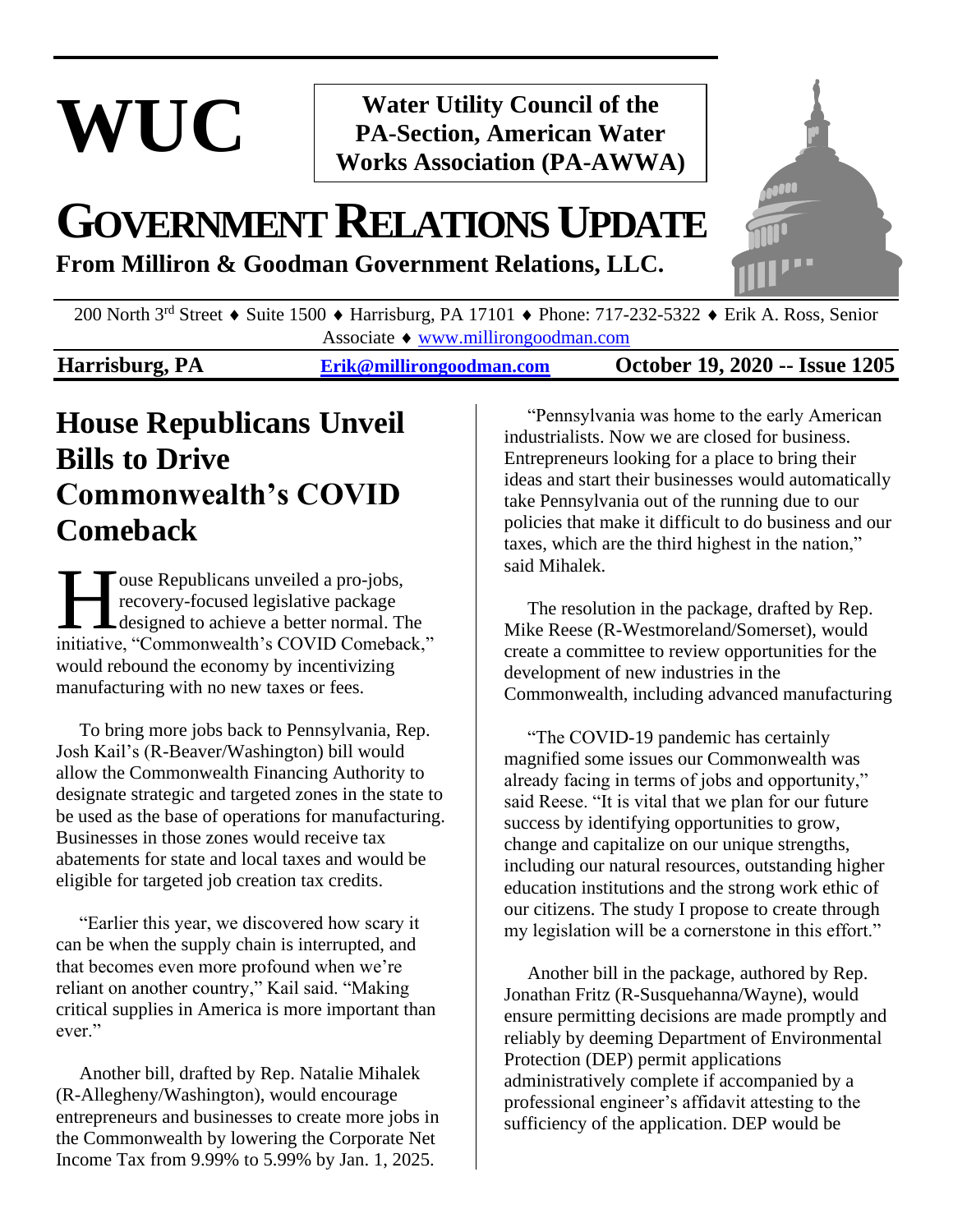required to render a decision on any permit application without an affidavit within 45 days.

 "Pennsylvania is currently experiencing a very real economic hardship after businesses were shuttered, jobs were lost and the will of our Commonwealth shaken," said Fritz. "This package of bills offers a solution that would not only incentivize manufacturing investments, but further create jobs and supply a much-needed boost to our state."

 The final bill, authored by Rep. Torren Ecker (R-Adams/Cumberland), would provide commonsense protections via limited liability to the critical suppliers, health care providers and employers operating during the pandemic.

 "Our health care workers, manufacturers and businesses stepped up during the pandemic when the Commonwealth needed them most. They deserve the commonsense liability protection that would be afforded to them in my proposal. By providing this protection, these industries can continue to do their jobs with confidence," Ecker said. "These safe-harbor protections will be critical to facilitating our economic recovery."

 House Majority Leader Kerry Benninghoff (R-Centre/Mifflin) expressed his support for the work being done by the package's sponsors and supporters as a reflection of the top priorities of the House Republican Caucus.

 "The package of bills being unveiled today reflects the overarching priority of our caucus to bring Pennsylvania's economy to life again. To, once again, make Pennsylvania the envy of the east," Benninghoff said. "We can and should make Pennsylvania better than before. With all of the talk about creating a new normal, our caucus wants to start Pennsylvania on the road to a better normal, and I am thankful for this group of hard-working and eager members for leading the charge on doing that with this package of bills."

 The package of bills is also supported by Pittsburgh Works, a partnership between the business community and labor unions in the Pittsburgh area focused on job growth and economic development.

 "As a non-partisan organization uniting labor, business, workforce development and community leaders, Pittsburgh Works is pleased to see proposals that reflect our goal of making this region the center of the post-COVID economic comeback. We look forward to working with members of both parties to promote legislation and policy that will increase employment, address workforce development for our changing economic landscape, revive manufacturing and put our region and state in a position of economic leadership," said Jeff Nobers, executive director for Pittsburgh Works Together.

**Source**: House Republican Caucus, 10/14/2020

## **Pennsylvania's Unemployment Rate Drops to 8.1 Percent in September**

n October 16, 2020, the Pennsylvania Department of Labor & Industry (L&I) released its employment situation report for n October<br>
Departme<br>
September 2020.

 Pennsylvania's unemployment rate was down 2.3 percentage points over the month to 8.1 percent in September. The national rate fell 0.5 percentage points from its August level to 7.9 percent. The commonwealth's unemployment rate increased by 3.5 percentage points from September 2019 while the national rate was up 4.4 points over the year.

 Pennsylvania's civilian labor force – the estimated number of residents working or looking for work – increased 52,000 over the month as the unemployment count fell by 141,000 while employment rose by 194,000.

 Pennsylvania's total nonfarm jobs were up 19,400 over the month to 5,597,800 in September. Jobs increased in 9 of the 11 industry supersectors from August levels. The largest monthly volume gain was in leisure & hospitality, up 16,100 jobs.

 Over the past five months, Pennsylvania has recovered 54.2% of the total nonfarm jobs lost in March and April.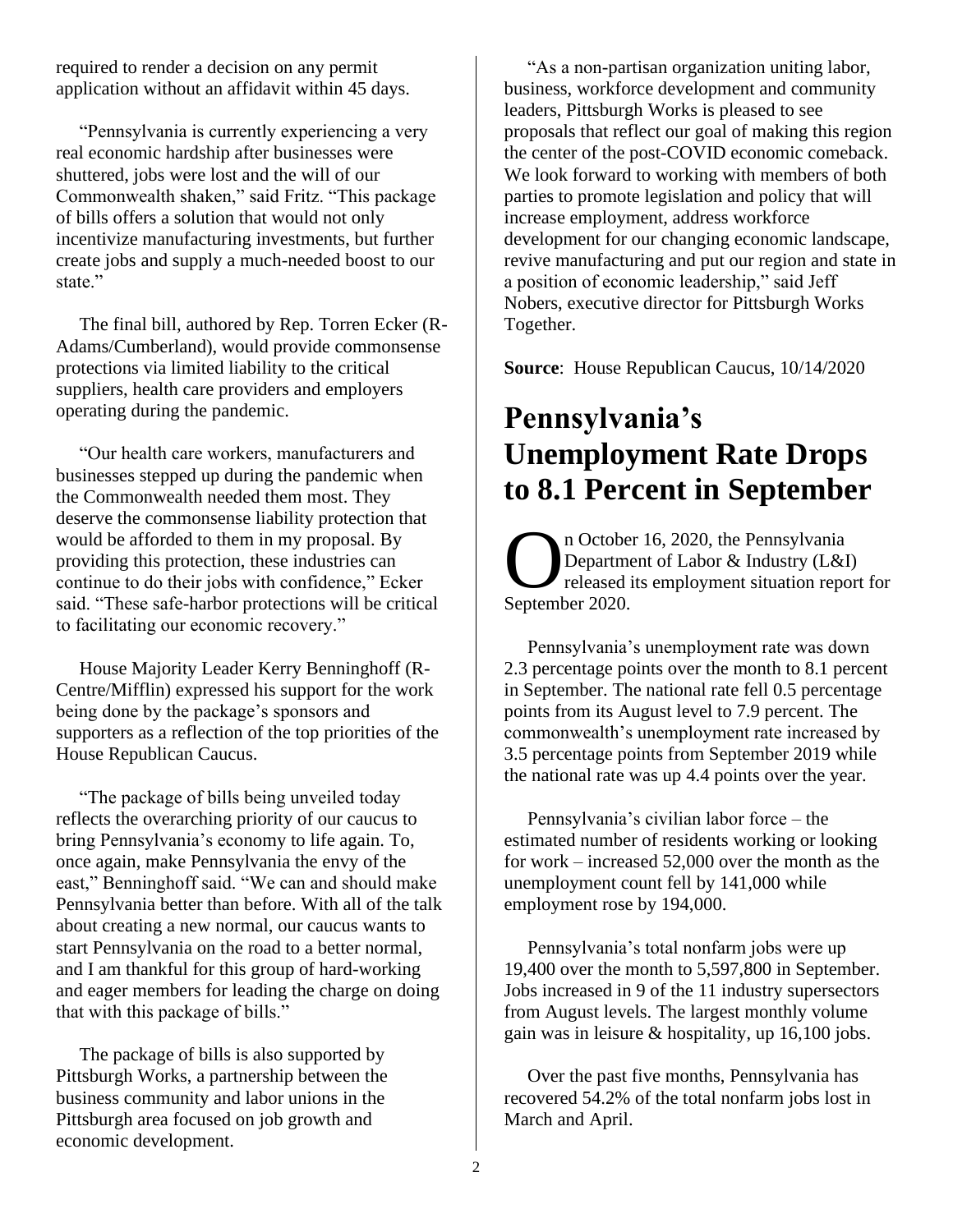Over the year, total nonfarm jobs in Pennsylvania were down 470,800 with declines in 10 of the 11 supersectors. The largest 12-month change among supersectors was a decline of 147,300 jobs in leisure & hospitality. Additional information is available on the L&I website at [https://www.dli.pa.gov/Pages/default.aspx.](https://www.dli.pa.gov/Pages/default.aspx)

 **Note**: The above data are seasonally adjusted. Seasonally adjusted data provide the most valid month-to-month comparison.

**Source**: PA Department of Labor & Industry, 10/16/2020

#### **PA Senate Democrats Unveil Plan to Spend \$1.3 Billion in Remaining Cares Funds**

n October 16, 2020, members of the Pennsylvania Senate Democratic Caucus outlined a plan to spend the remaining n October 16, 2020, members of the<br>Pennsylvania Senate Democratic Caucus<br>
outlined a plan to spend the remaining<br>
\$1.331 billion in CARES money that Pennsylvania received as part of a federal assistance package earlier this year.

 The money must be spent by December 31st on COVID-19 related needs or the state loses the authority to use it at all.

 "When we passed our original spending plan for these dollars, we withheld a portion of our allocation to see where what would happen with COVID-19 through the summer and fall. We waited for more assistance from the federal government that never came. Washington has failed but here in PA, we have found that families, small businesses, and many other institutions need additional assistance for recovery," said Senate Democratic Leader Jay Costa, Jr. "We've been allocated these funds to help with recovery; it's time to spend them. Folks need help now. I urge our Republican colleagues to add this to the agenda for our session days next week."

 "We are a long way from recovering what has been lost during the pandemic and sitting on \$1.3 billion does nothing to help people who are hurting right now," Sen. Hughes said. "We must drive

dollars out to our existing and proven methods of distributing CARES funding immediately. Our families, workers, small businesses owners, and so many others are still struggling to get through this pandemic. They do not have the luxury of a waitand-see approach, which is why we must act now. Furthermore, we need the federal government to enact a spending plan that helps states do more to help the people through the greatest crisis of our lifetimes."

The Senate Democratic plan includes:

- \$125 million for individual and family relief with utility bill assistance
- \$575 million for business assistance, specifically for:
	- o Nonprofit assistance
- Main Street and Historically Disadvantaged Businesses
	- o Barbers, salons, personal care industry o Tourism
	- o Bars, taverns, restaurants, private event spaces and hospitality
- \$15 million food security
- \$125 million for high Medicaid hospitals
- \$141 million for higher education
- \$75 million for child care
- \$100 million for hazard pay in existing programs, and expanded programs for pharmacies
- \$150 million for property tax relief
- \$25 million for public safety

 For more information on the Senate Democratic proposals for the first or second allocation of CARES funds, please visit <https://www.pasenate.com/pacares/>

**Source**: Senate Democratic Caucus, 10/16/2020

## **Updates for DRBC's Water Quality**

n October 16, 2020, the Delaware River Basin Commission (DRBC) issued the following updates regarding water quality: O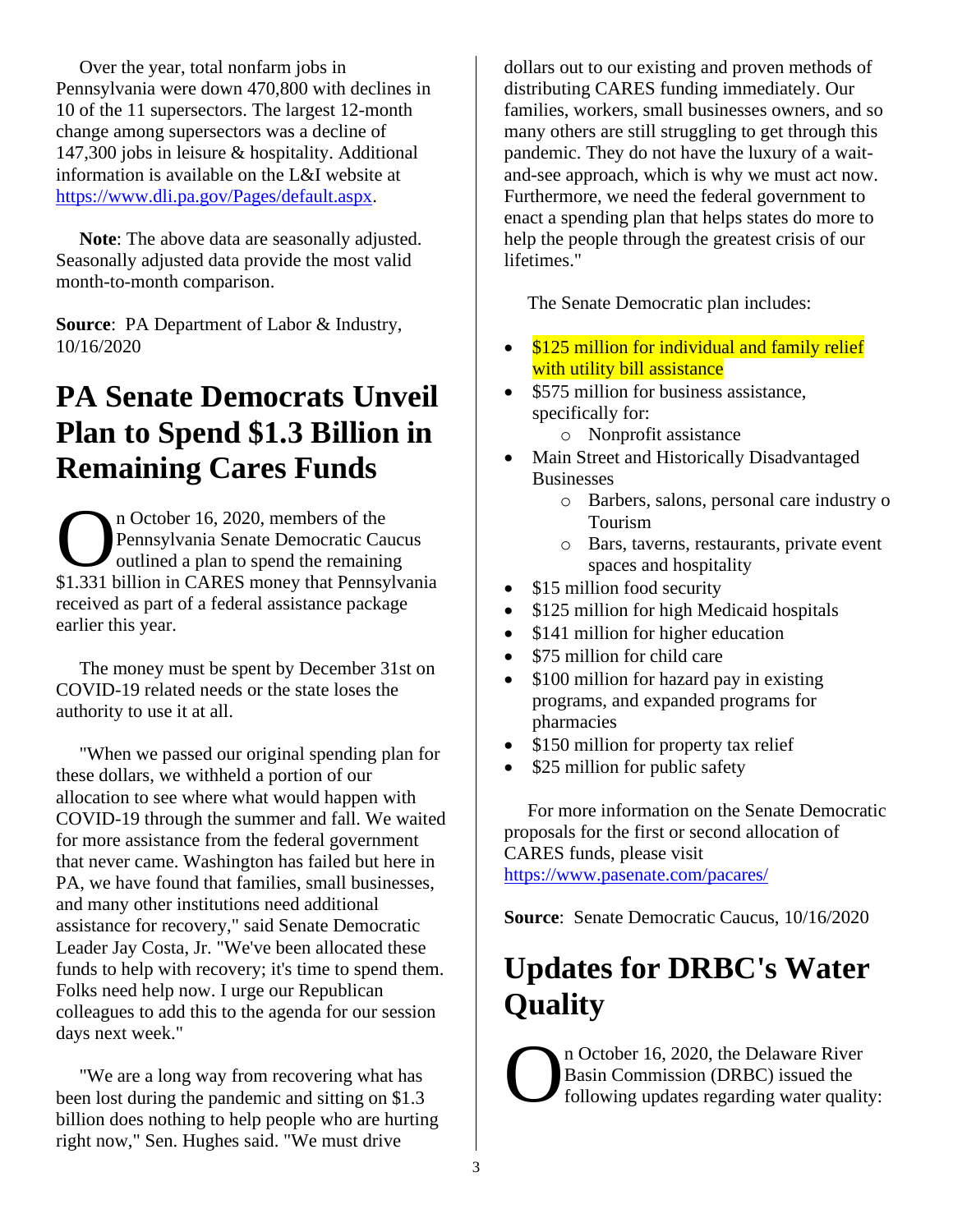- DRBC's Delaware Estuary Water Quality Monitoring Program is one of the longestrunning monitoring programs in the world. The pandemic has limited the number of monitoring events & sites sampled in 2020, but you can view bacterial data from August - October at [https://www.nj.gov/drbc/quality/datum/boat](https://www.nj.gov/drbc/quality/datum/boat-run.html)[run.html.](https://www.nj.gov/drbc/quality/datum/boat-run.html)
- Last month at its 3Q Business Meeting, DRBC passed a Resolution for the Minutes approving an amended timeline for our Designated Use Study: [https://www.nj.gov/drbc/library/documents/Res](https://www.nj.gov/drbc/library/documents/ResForMinutes091020_EstuaryDesignatedUse.pdf) [ForMinutes091020\\_EstuaryDesignatedUse.pdf.](https://www.nj.gov/drbc/library/documents/ResForMinutes091020_EstuaryDesignatedUse.pdf)
- Last month, DRBC presented on a *Fishable, Swimmable and Drinkable Delaware Estuary* at the Coalition for the Delaware River Watershed's Annual Forum. Visit [https://www.nj.gov/drbc/home/newsbytes/appro](https://www.nj.gov/drbc/home/newsbytes/approved/20201002_cdrw-forum.html) [ved/20201002\\_cdrw-forum.html](https://www.nj.gov/drbc/home/newsbytes/approved/20201002_cdrw-forum.html) to view the recording of the presentation.
- On Thursday, October 22, DRBC Manager of Water Resource Modeling Thomas Amidon will be presenting as part of the Academy of Natural Sciences' Delaware Watershed Research Conference. His presentation is entitled *Studies to determine the attainability of aquatic life uses and associated enhanced dissolved oxygen conditions in the urbanized portion of the Delaware River Estuary*, which will provide an update on our ongoing *Designated Use Study in the Delaware Estuary*. This free conference is being held virtually; to view the full program and to register, please visit [https://urldefense.com/v3/\\_\\_https:/www.eventbr](https://urldefense.com/v3/__https:/www.eventbrite.com/e/4th-annual-virtual-delaware-watershed-research-conference-tickets-119690181555__;!!J30X0ZrnC1oQtbA!Z15mMU9GsVbjDcO9VHshWM1-wyfQORKWzdReoOr5JjaFACn3hVFELNoGAdHRPqCRCjHQ3RFwz5w$) [ite.com/e/4th-annual-virtual-delaware](https://urldefense.com/v3/__https:/www.eventbrite.com/e/4th-annual-virtual-delaware-watershed-research-conference-tickets-119690181555__;!!J30X0ZrnC1oQtbA!Z15mMU9GsVbjDcO9VHshWM1-wyfQORKWzdReoOr5JjaFACn3hVFELNoGAdHRPqCRCjHQ3RFwz5w$)[watershed-research-conference-tickets-](https://urldefense.com/v3/__https:/www.eventbrite.com/e/4th-annual-virtual-delaware-watershed-research-conference-tickets-119690181555__;!!J30X0ZrnC1oQtbA!Z15mMU9GsVbjDcO9VHshWM1-wyfQORKWzdReoOr5JjaFACn3hVFELNoGAdHRPqCRCjHQ3RFwz5w$)[119690181555\\_\\_;!!J30X0ZrnC1oQtbA!Z15mM](https://urldefense.com/v3/__https:/www.eventbrite.com/e/4th-annual-virtual-delaware-watershed-research-conference-tickets-119690181555__;!!J30X0ZrnC1oQtbA!Z15mMU9GsVbjDcO9VHshWM1-wyfQORKWzdReoOr5JjaFACn3hVFELNoGAdHRPqCRCjHQ3RFwz5w$) [U9GsVbjDcO9VHshWM1](https://urldefense.com/v3/__https:/www.eventbrite.com/e/4th-annual-virtual-delaware-watershed-research-conference-tickets-119690181555__;!!J30X0ZrnC1oQtbA!Z15mMU9GsVbjDcO9VHshWM1-wyfQORKWzdReoOr5JjaFACn3hVFELNoGAdHRPqCRCjHQ3RFwz5w$) [wyfQORKWzdReoOr5JjaFACn3hVFELNoGA](https://urldefense.com/v3/__https:/www.eventbrite.com/e/4th-annual-virtual-delaware-watershed-research-conference-tickets-119690181555__;!!J30X0ZrnC1oQtbA!Z15mMU9GsVbjDcO9VHshWM1-wyfQORKWzdReoOr5JjaFACn3hVFELNoGAdHRPqCRCjHQ3RFwz5w$) [dHRPqCRCjHQ3RFwz5w\\$.](https://urldefense.com/v3/__https:/www.eventbrite.com/e/4th-annual-virtual-delaware-watershed-research-conference-tickets-119690181555__;!!J30X0ZrnC1oQtbA!Z15mMU9GsVbjDcO9VHshWM1-wyfQORKWzdReoOr5JjaFACn3hVFELNoGAdHRPqCRCjHQ3RFwz5w$)

**Source**: DRBC, 10/16/2020

## **DEP's Agricultural Advisory Board Virtual Meeting**

**The Department of Environmental** Protection's Agricultural Advisory Board meeting scheduled for **Thursday, October**  The Department of Environmental<br>
Protection's Agricultural Advisory Board<br>
meeting scheduled for **Thursday**, October<br>
22, 2020, will begin at 9 a.m. and will be held as a virtual meeting (previously scheduled to be held in Room 206 at the Bureau of Labs, Harrisburg). Individuals who wish to join the meeting may do so remotely.

 Information will be provided on the board's **webpage** [https://www.dep.pa.gov/PublicParticipation/Adviso](https://www.dep.pa.gov/PublicParticipation/AdvisoryCommittees/WaterAdvisory/AAB/Pages/Agendas-and-Handouts.aspx)

[ryCommittees/WaterAdvisory/AAB/Pages/Agendas](https://www.dep.pa.gov/PublicParticipation/AdvisoryCommittees/WaterAdvisory/AAB/Pages/Agendas-and-Handouts.aspx) [-and-Handouts.aspx.](https://www.dep.pa.gov/PublicParticipation/AdvisoryCommittees/WaterAdvisory/AAB/Pages/Agendas-and-Handouts.aspx) The agenda includes:

- 91 and 92a Fees (PDF)
- Chesapeake Bay Update (PDF)

 Individuals interested in providing public comments during the meeting must sign up prior to the start of the meeting by contacting Jay Braund at [jbraund@pa.gov](mailto:jbraund@pa.gov) or (717) 772-5636.

**Source**: Pennsylvania Bulletin, 10/17/2020 [http://www.pacodeandbulletin.gov/Display/pabull?f](http://www.pacodeandbulletin.gov/Display/pabull?file=/secure/pabulletin/data/vol50/50-42/1412.html) [ile=/secure/pabulletin/data/vol50/50-42/1412.html](http://www.pacodeandbulletin.gov/Display/pabull?file=/secure/pabulletin/data/vol50/50-42/1412.html)

## **Nominations Sought for Damage Prevention Committee**

*PUC Reminds Stakeholders about October 30 Deadline*

n October 13, 2020, the Pennsylvania Public Utility Commission (PUC) today reminded stakeholders and concerned Correct 13, 2020, the Pennsylvani Public Utility Commission (PUC) to reminded stakeholders and concerne citizens across the state about the search for individuals to serve on the **PUC's Damage Prevention Committee**

[http://www.puc.pa.gov/transport/gassafe/docs/PAO](http://www.puc.pa.gov/transport/gassafe/docs/PAOneCall/Damage_Prevention_Committee-Nom_Form.docx) [neCall/Damage\\_Prevention\\_Committee-](http://www.puc.pa.gov/transport/gassafe/docs/PAOneCall/Damage_Prevention_Committee-Nom_Form.docx)Nom Form.docx (DPC), which is a key element of enhanced efforts to safeguard underground utilities. Qualified Candidates Sought

 The PUC is currently accepting DPC nominations for representatives from each of the following industries: